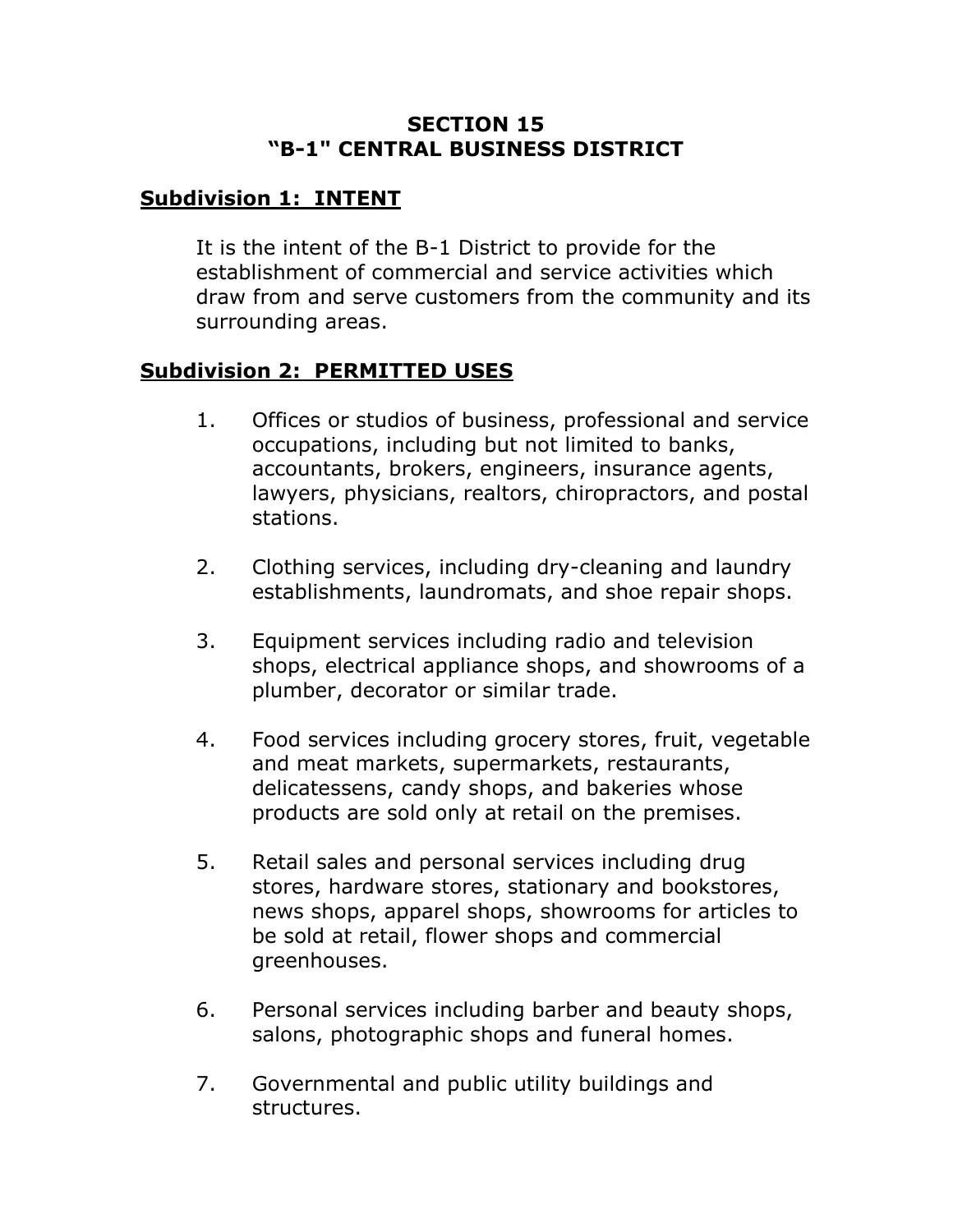- 8. Recreational services including theaters and bowling lanes.
- 9. Hotels, motels, taverns, bars, private clubs and lodges.
- 10. Medical clinics and other buildings for the treatment of human beings.
- 11. Housing when located above at grade retail space or store fronts with off street private parking accommodations addressed for projects of 3 or more units providing a minimum of one (1) stall per unit.

# **Subdivision 3: PERMITTED ACCESSORY USES**

- 1. Hoop/Tubular Frame Buildings are allowed as an accessory use when used for seasonal sales and subject to the following:
	- a. All buildings shall require a permit from the Zoning Administrator which shall be valid for 90 days. The permit may establish conditions relating to the hoop/tubular frame building, including, but not limited to, hours of operation, building size, location on the property, signage, and additional parking requirements.
- 2. Commercial or business buildings for a use accessory to the principal use.
- 3. Fences as regulated by Section 6.
- 4. Off-street parking and loading areas as regulated by Section 7.
- 5. Signs as regulated by Section 8.

## **Subdivision 4: CONDITIONAL USES**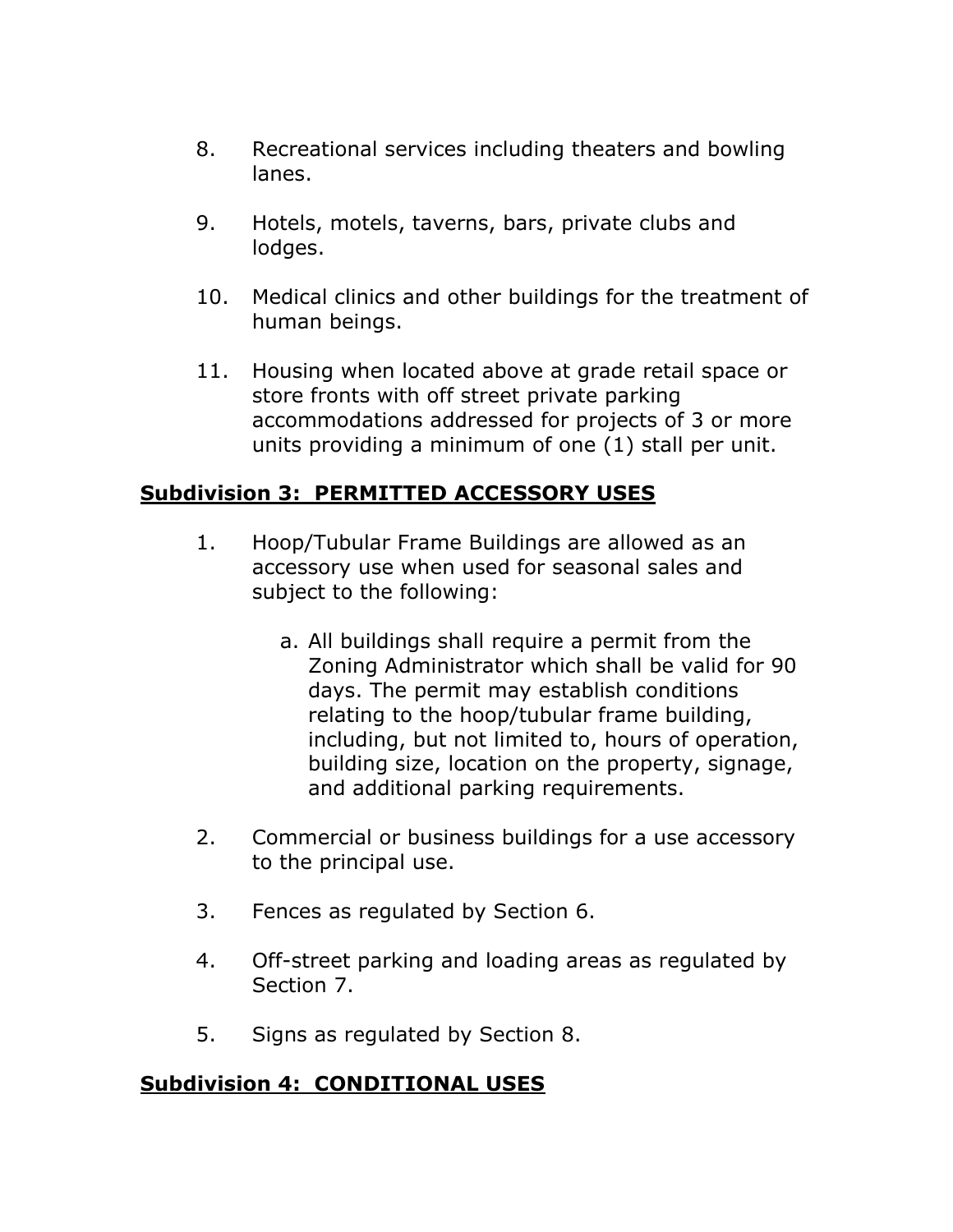The following uses require a Conditional Use Permit based on the procedures set forth in Section 22 of this Ordinance:

- 1. Hoop/Tubular Frame Buildings only when they are a part of a greenhouse for the retail sale of merchandise in connection with horticulture or landscaping uses.
- 2. Open outdoor sales, services or rental as an accessory use provided that in addition to meeting the requirements of Section 22:
	- A. The area is fenced or screened from the abutting properties.
	- B. Sales areas are properly surfaced to control dust.
- 3. Automobile service stations including gasoline service stations, and auto repair garages.
- 4. Auto sales with or without service garages (does not include the sale or service of trucks exceeding 2 ton gross weight).
- 5. Convenience Stores.
- 6. Drive-in and drive-through restaurants, drive through banks and other drive-through service windows.
- 7. Public transportation terminals and transformer stations without storage yards.
- 8. Buildings used for research and testing laboratories, storage buildings or distributing station.
- 9. Multiple family dwellings.
- 10. Housing shall not be more than 30% of the floor space of the main floor and not adjacent to the street side of a building.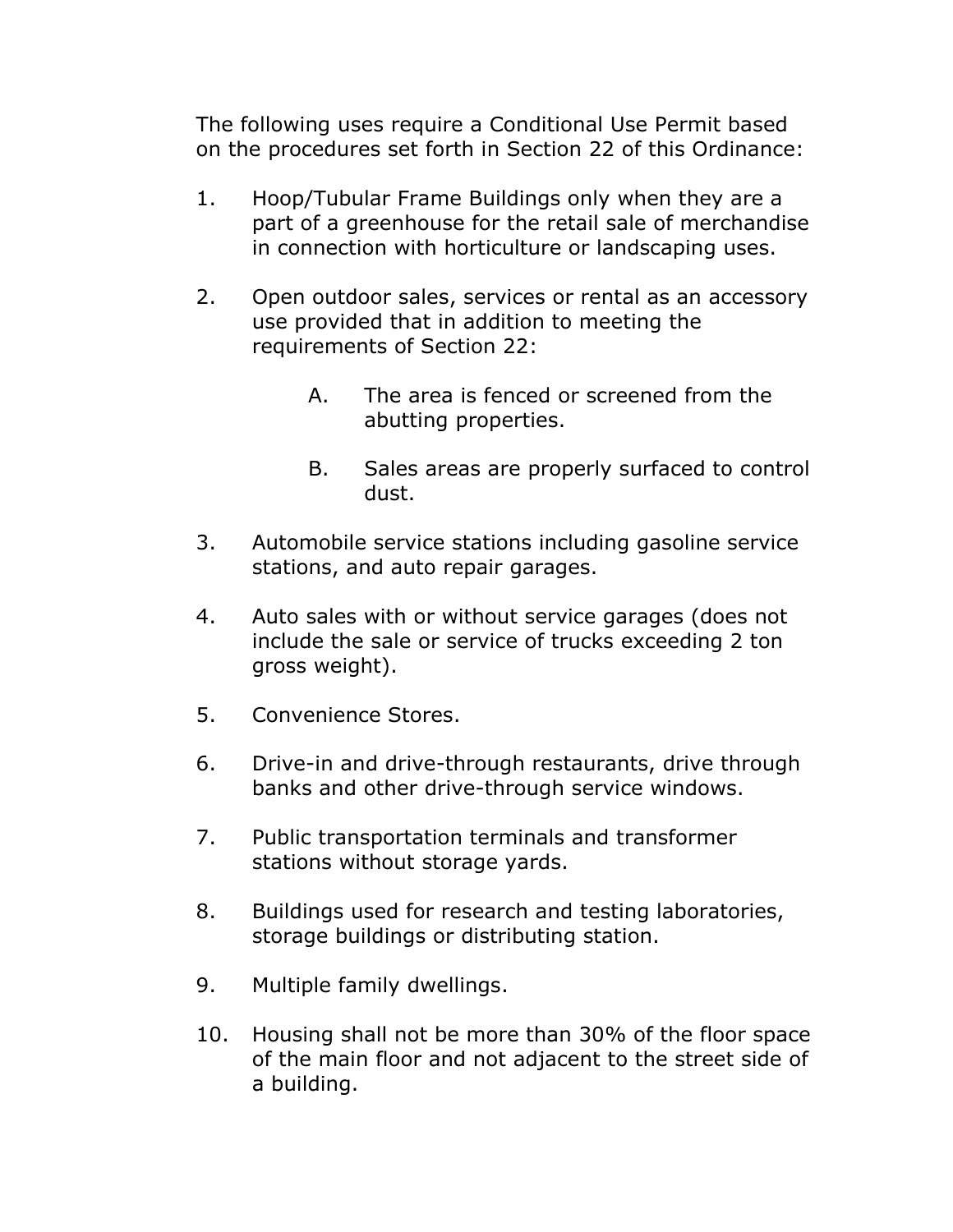- 11. Towers and Antennas as regulated by Section 9.
- 12. Uses the City Council determines to be substantially similar to those listed in this zoning district and not detrimental to the City's general health and welfare.

# **Subdivision 5: LOT, YARD, AREA AND HEIGHT REQUIREMENTS**

- 1. Lot Area, Yard Setbacks. For all permitted uses in the "B-1" district, there will be no requirements for lot areas or yard setbacks except as necessary to meet the Building Code and the Fire Code.
- 2. Building Height. Buildings hereafter erected may not exceed fifty-five (55) feet in height.
- 3. Exterior Finish. All new construction and alterations to an existing building or structure must meet the following requirements. Steel is acceptable provided the lower eight (8) feet of the building's face (excluding windows and doors) consists of a material other than steel or corrugated metal.

## **Subdivision 6: SITE PLAN - CERTIFICATE OF SURVEY**

Prior to the issuance of a building permit for any building within a B-1 District, a site plan for the property must be approved by the City Council after review and recommendation by the Planning Commission. The site plan must contain at a minimum the following:

- 1. The current and proposed use of the property;
- 2. A Certificate of Survey;
- 3. All structures and their dimensions and location;
- 4. Location of waste facilities including measures used for enclosure and screening (See Section 5 Subd. 3);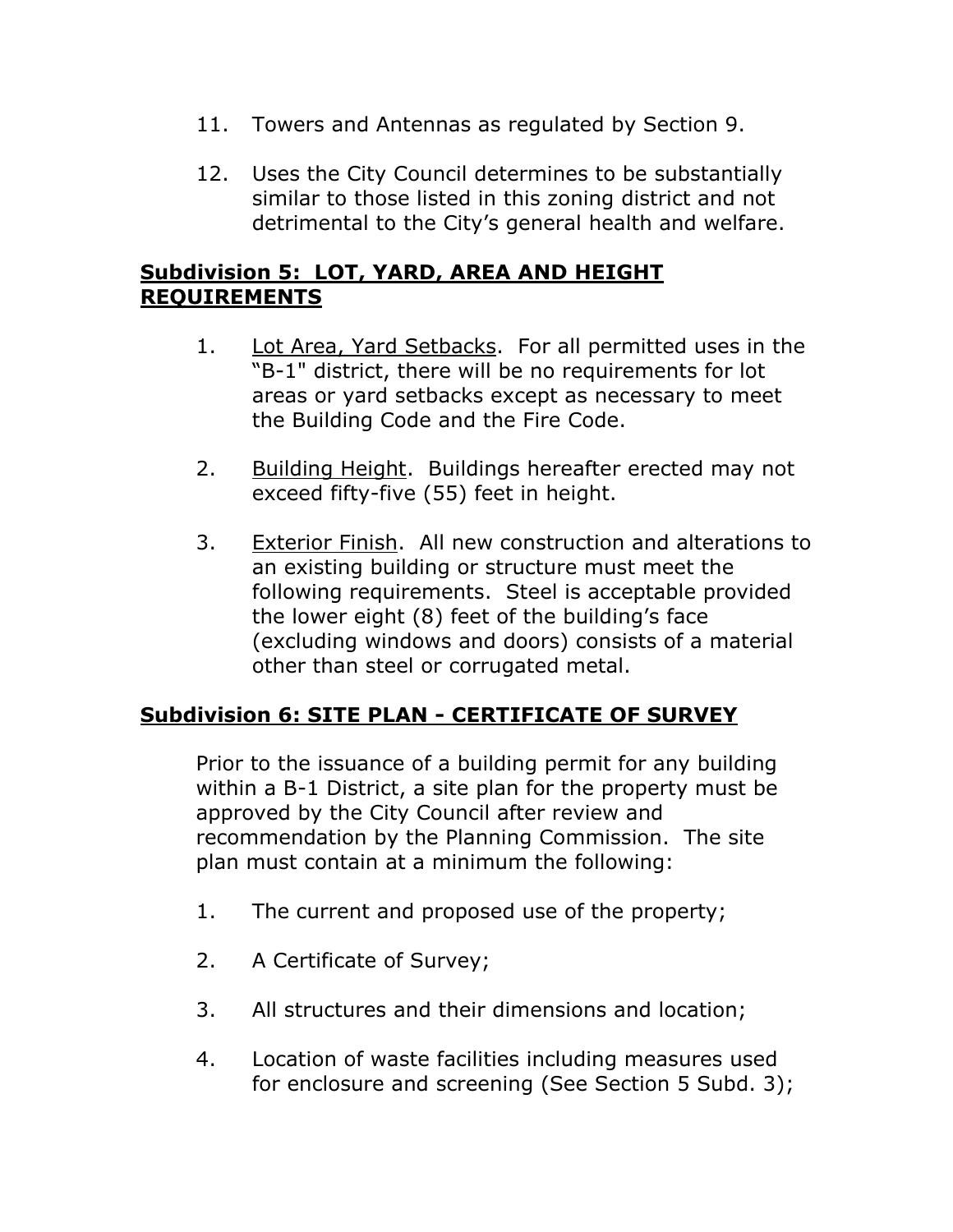- 5. Location of the water supply and utilities;
- 6. Elevations and drainage facilities (including storm sewers and ponding);
- 7. Streets and ingress and egress;
- 8. Parking (including typical size and locations of handicap spaces), loading areas and snow storage areas (See Section 7);
- 9. Landscaping (including features and types of materials to be used) (See Section 5 Subd. 3);
- 10. Lighting locations and types of fixtures (See Section 5 Subd. 6)
- 11. Screening and fences (including types and heights of fencing) (See Section 6);
- 12. Location and size of signs (See Section 8);
- 13. Distances to surrounding buildings and surrounding land uses; and
- 14. Any other information deemed necessary by the Zoning Administrator or Planning Commission.

As part of the site plan review and approval the Planning Commission may recommend and the City Council may, on the recommendation of the Planning Commission or on its own, require that changes be made to a site plan. Such changes may include, without limitation, limiting the size and number of street accesses, requiring fencing or screening, requiring changes to the landscape plan, requiring alterations of the location and types of lighting and signage, altering parking lot design and layout, altering building layout, and other alterations and adjustments to ensure a design which is in conformance with this Ordinance and is in the best interest of the City.